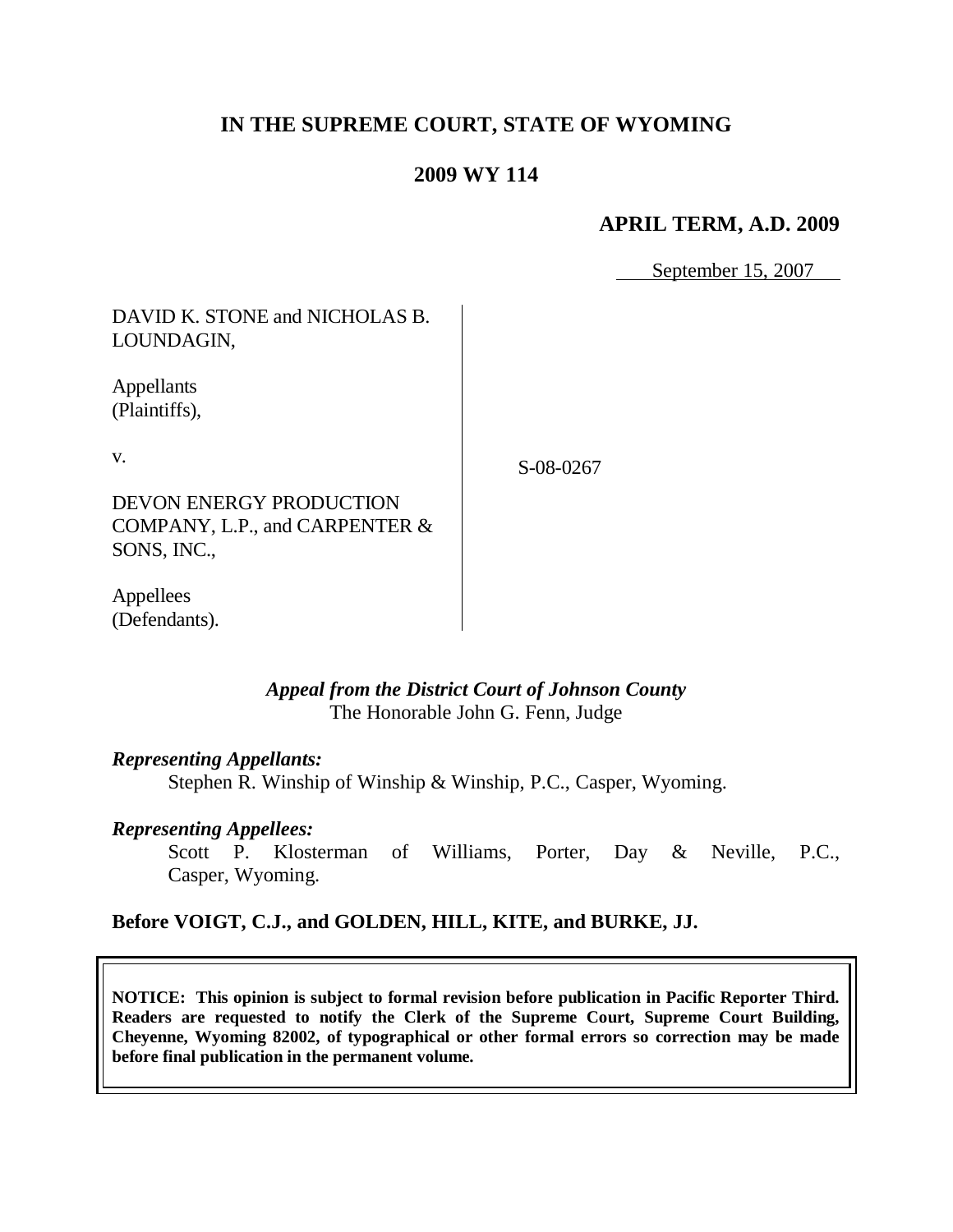#### **KITE, Justice.**

[¶1] David K. Stone and Nicholas B. Loundagin assigned their operating rights under a state oil and gas lease to Devon Energy Production Company, L.P. (Devon) and Carpenter & Sons, Inc. (Carpenter). When Devon and Carpenter did not offer to reassign the operating rights to them six months before the lease expiration date, Mr. Stone and Mr. Loundagin filed an action against them for breach of contract, ejectment, trespass, conversion, an accounting and injunctive relief. In an appeal certified under W.R.C.P. 54  $(b)$ <sup>1</sup> from an order granting summary judgment for Devon and Carpenter on the breach of contract claim, we held that the contract required Devon and Carpenter to make a reassignment offer six months before the lease expiration date, but affirmed the partial summary judgment because we concluded Mr. Stone and Mr. Loundagin could not prove they suffered any damages. *Stone v. Devon Energy Production Co., L.P.,* 2008 WY 49, ¶ 24, 181 P.3d 936, 944 (Wyo. 2008) *(Stone I)*. While noting that proof of the remaining claims for ejectment, trespass and conversion seemed unlikely, we remanded the case to the district court for a determination as to those claims. 2 On remand, the district court granted summary judgment for Devon and Carpenter on the remaining claims. Mr. Stone and Mr. Loundagin appealed.

#### **ISSUES**

[¶2] The dispositive issue in this case is whether the district court properly granted summary judgment for Devon and Carpenter on the claims for ejectment, specific performance, trespass, conversion, an accounting and injunctive relief.

 $\overline{a}$ 

 $1$  W.R.C.P. 54(b) provides in pertinent part:

<sup>(</sup>b) *Judgment upon multiple claims . . .* – When more than one claim for relief is presented in an action . . . the court may direct the entry of a final judgment as to one or more but fewer than all of the claims or parties only upon an express determination that there is not just reason for delay and upon an express direction for the entry of judgment. In the absence of such determination and direction, any order or other form of decision . . . which adjudicates fewer than all the claims . . . shall not terminate the action. . . .

An order granting partial summary judgment is not a final, appealable order unless the district court certifies it in accordance with Rule 54(b). *Stewart Title Guaranty Co. v. Tilden*, 2005 WY 53, ¶ 6, 110 P.3d 865, 869 (Wyo. 2005). The intent of the rule is to prevent piecemeal appeals. *Olmstead v. Cattle, Inc.*, 541 P.2d 49, 51 (Wyo. 1975).

 $2$  Mr. Stone and Mr. Loundagin moved for summary judgment on both the breach of contract and ejectment claims. However, the ejectment claim was not addressed at the summary judgment hearing; the summary judgment order addressed only the breach of contract claim.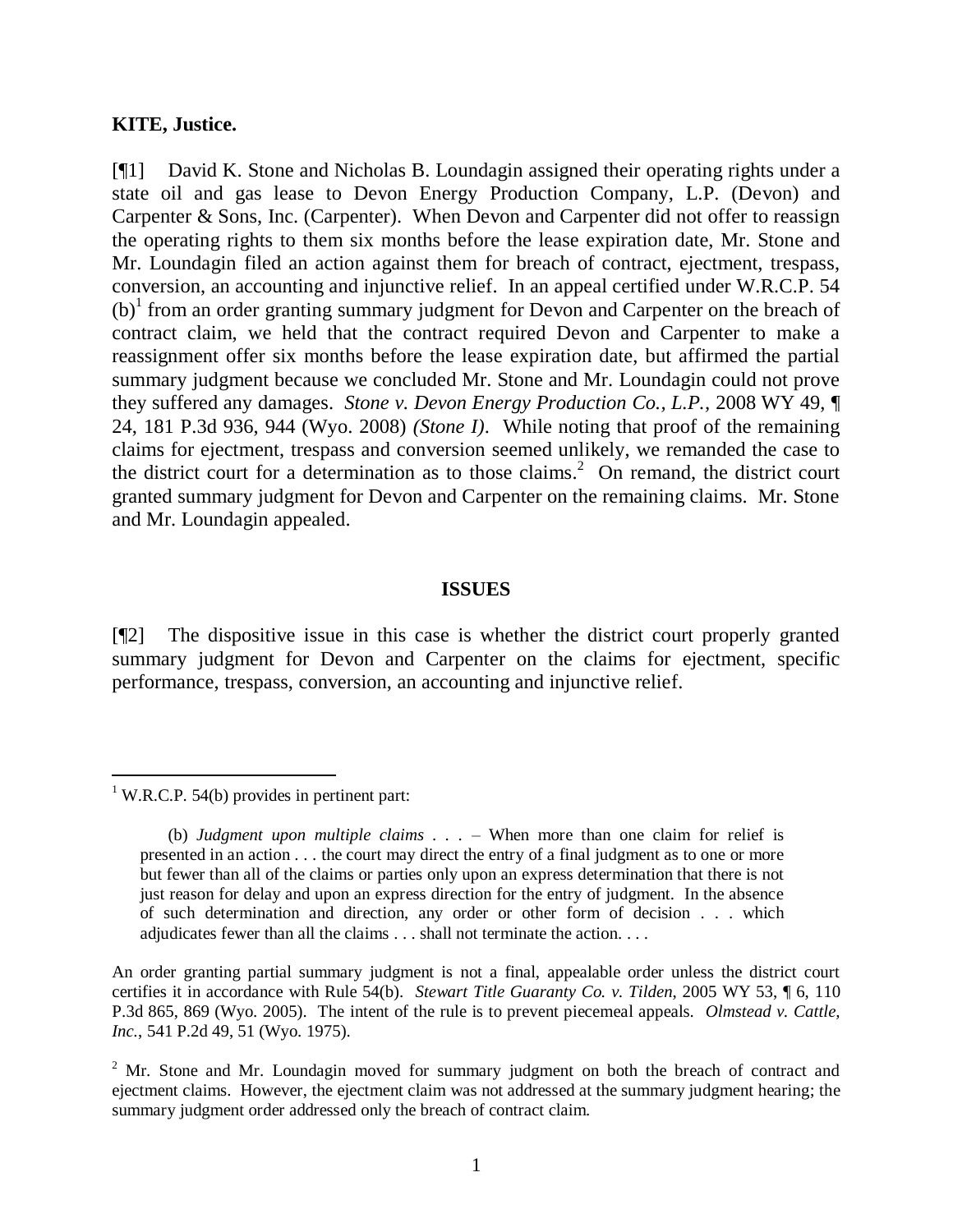# **FACTS**

[¶3] Mr. Stone acquired a state oil and gas lease covering land located in Johnson County, Wyoming in 1997. He later assigned an undivided 50% of the operating rights under the lease to Stone Exploration, Inc. (SEI) and the other undivided 50% of the operating rights to Mr. Loundagin. SEI and Mr. Loundagin then assigned the "shallow" rights under the lease to Carpenter while reserving an overriding royalty interest in the shallow rights and retaining ownership of the "deep" rights. The letter agreement provided that Carpenter would offer reassignment of the operating rights to SEI and Mr. Loundagin one year prior to the expiration of the lease. A document attached to the letter agreement identified the expiration date for the lease as April 2, 2002, the date the primary term ended.

[¶4] The parties entered into a supplemental agreement in May of 2000 by which Devon acquired most of the rights previously assigned to Carpenter. Carpenter retained a 10% working interest. The supplemental agreement modified the reassignment clause by requiring Devon and Carpenter to make a reassignment offer not later than six months prior to the expiration of the lease. At the time the parties executed the supplemental agreement, there was no production of oil and gas on the lease and it was set to expire on April 2, 2002.

[¶5] Devon and Carpenter did not offer to reassign the operating rights under the lease to Mr. Stone and Mr. Loundagin by October 2, 2001, six months before the lease's primary term was to expire. However, Devon and Carpenter began drilling operations on March 30, 2002, and those operations were being diligently conducted prior to expiration of the primary term. The well was completed and production obtained by mid-April 2002.

[¶6] In 2006, with production continuing and Devon and Carpenter still claiming ownership of the shallow rights under the lease, Mr. Stone and Mr. Loundagin filed their complaint for ejectment, specific performance, breach of contract, trespass, conversion, an accounting and injunctive relief. On the parties' cross motions for summary judgment, the district court granted Devon's and Carpenter's motion for summary judgment on the breach of contract claim. While concluding the reassignment clause required Devon and Carpenter to offer to reassign the operating rights to Mr. Stone and Mr. Loundagin prior to six months before the lease actually expired, the district court held that the obligation to make the offer never arose because the lease term did not expire but was extended by the drilling operations that occurred prior to the end of the lease term.

[¶7] In *Stone I*, we affirmed the summary judgment on the breach of contract claim but reached that result for different reasons than the district court. We agreed that the reassignment clause required Devon and Carpenter to make the reassignment offer by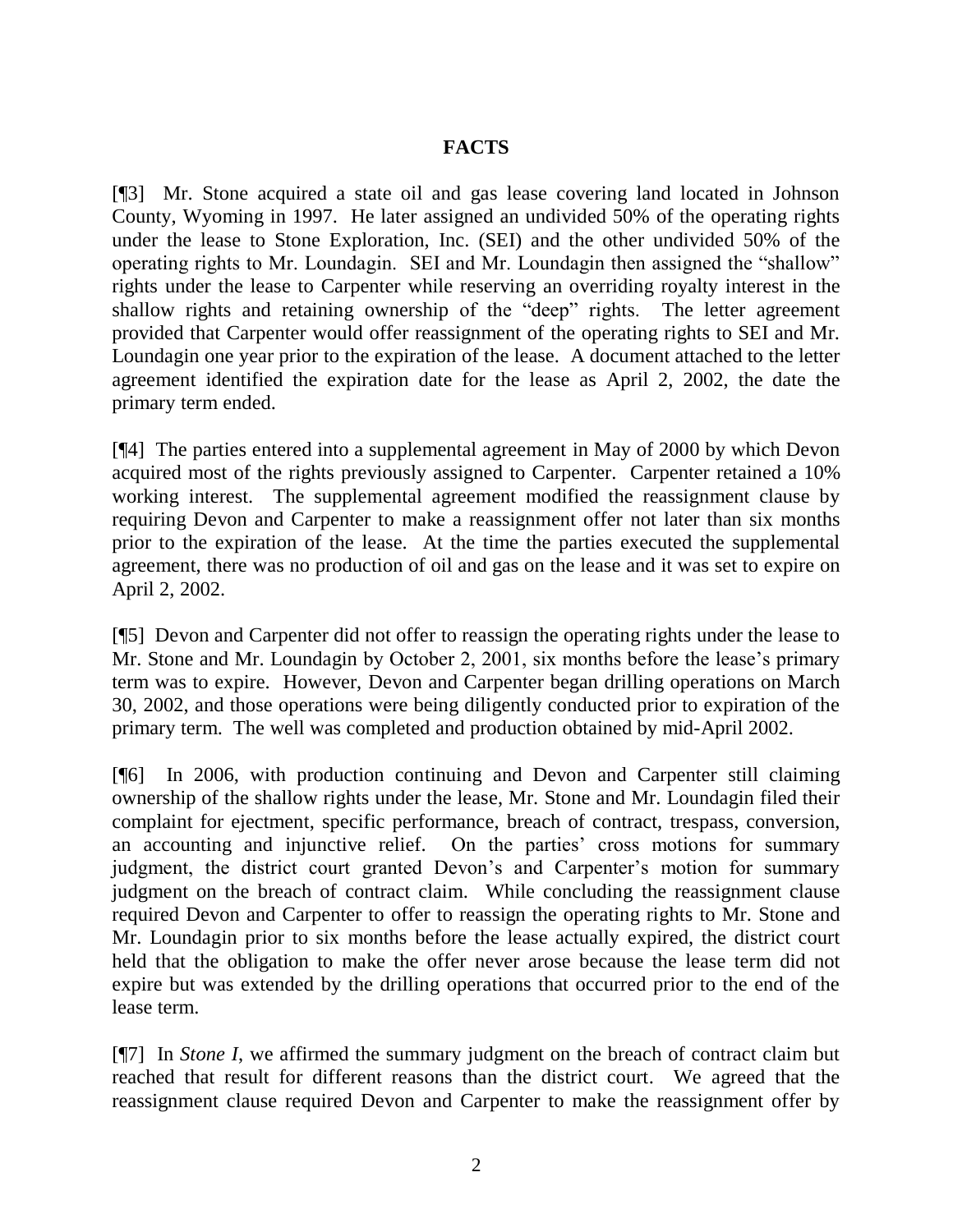October 2, 2001, six months before the lease expiration date. *Stone I,* ¶ 19, 181 P.3d at 942. However, we did not agree that the drilling operations after the expiration date extinguished the reassignment obligation retroactively. We held that the district court erred in its interpretation of the reassignment clause, however, we affirmed the summary judgment because we concluded Mr. Stone and Mr. Loundagin could not show they were damaged by the breach given that the lease never terminated and they continued to enjoy the benefit of the bargain, e.g. the timely payment of overriding royalties due under the lease. *Id*. ¶¶ 20, 24, 181 P.3d at 942-44.

[¶8] Addressing the remaining claims in *Stone I*, ¶ 26, 181 P.3d at 944, we said:

With respect to the remaining claims for ejectment, trespass and conversion, it seems clear from the limited record before us that they, like the damages, cannot be established. Throughout the contractual relationship, Devon has held the right to drill and produce from the lands subject to the lease. The reassignment clause was intended to give Mr. Stone and Mr. Loundagin the right to reassignment of the operating rights in the event it appeared the lease was going to be lost. It was not lost and Devon was operating properly as the working interest owner under the terms of the assignment. It, therefore, seems unlikely that the assignors can prove the elements of ejectment, trespass and conversion because each of these claims requires proof that Devon wrongfully entered and exercised dominion over the property to the exclusion of the assignors. However, the district court has not addressed these claims and we remand this matter for that purpose.

[¶9] Back in district court, the parties again filed cross motions for summary judgment on the remaining claims. After a hearing, the district court entered an order granting Devon's motion. Mr. Stone and Mr. Loundagin appealed.

### **STANDARD OF REVIEW**

[¶10] Our review of the district court's order is governed by the same standards we applied in *Stone I*:

> When reviewing an order granting summary judgment, we consider the record *de novo*. Our review of orders granting summary judgment is governed by W.R.C.P. 56(c), which provides in pertinent part: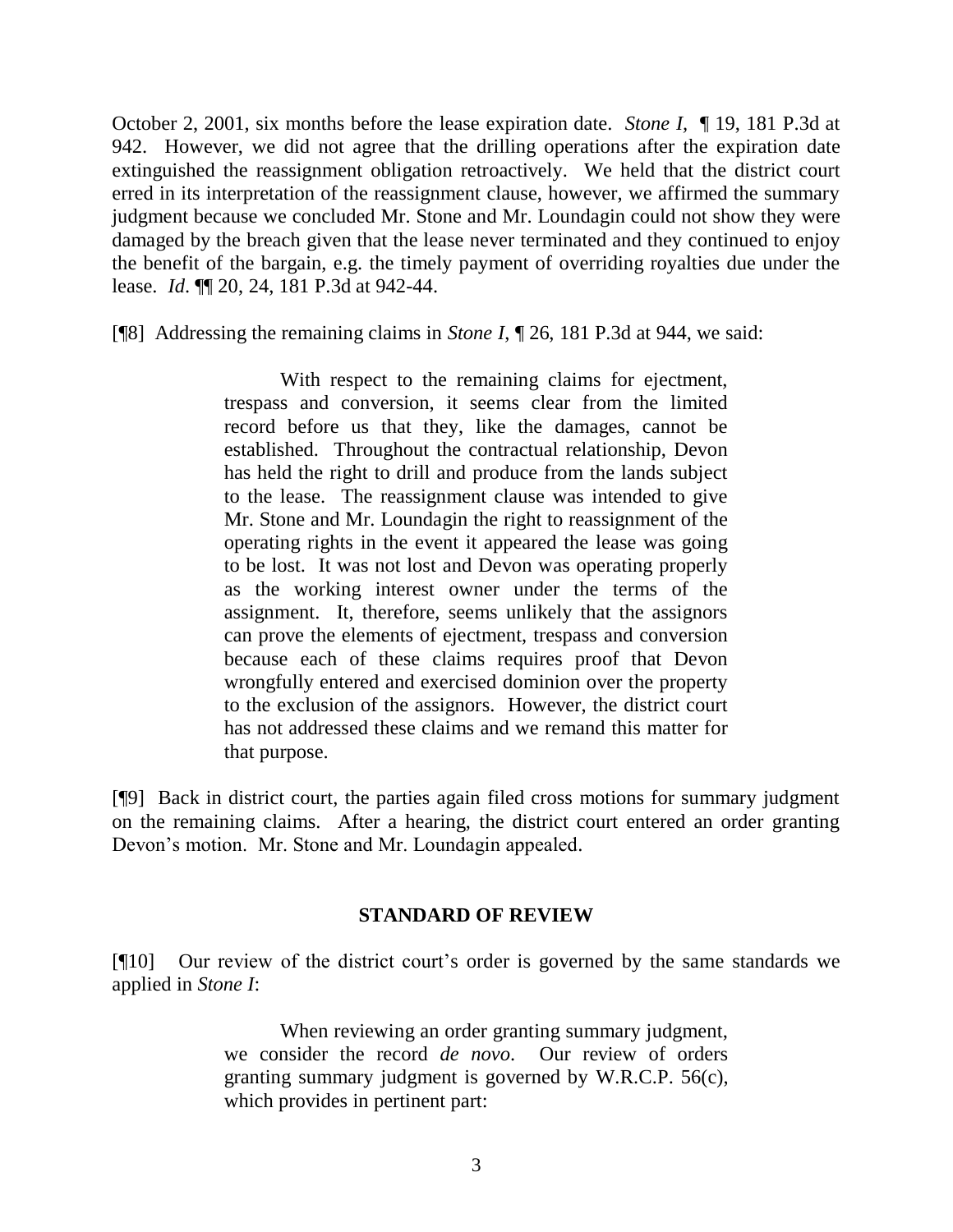The judgment sought shall be rendered forthwith if the pleadings, depositions, answers to interrogatories, and admissions on file, together with the affidavits, if any, show that there is no genuine issue as to any material fact and that the moving party is entitled to a judgment as a matter of law.

We view the evidence in the light most favorable to the party opposing the motion and give that party the benefit of all favorable inferences which may be fairly drawn from the record. A genuine issue of material fact exists when a disputed fact, if proven, would have the effect of establishing or refuting an essential element of an asserted cause of action or defense. We interpret unambiguous contracts as a matter of law.

*Stone I*, ¶ 9, 181 P.3d at 940 (citations omitted).

#### **DISCUSSION**

[¶11] Mr. Stone and Mr. Loundagin contend that our decision in *Stone I* revived their claims for ejectment, specific performance, trespass, conversion, an accounting, and injunctive relief. They argue that, by holding that Devon breached the contract and remanding the other claims to the district court, this Court concluded in *Stone I* that the contract ended when the reassignment offer was not made by October 2, 2001, and Devon did not have the right after that date to possess or commence drilling operations. Mr. Stone and Mr. Loundagin assert that they had the right after October 2, 2001, to possess and develop the lease and, by retaining possession and going ahead with drilling operations, Devon unlawfully kept them out of possession. Thus, they contend, the district court erred in granting summary judgment on their ejectment, trespass and conversion claims, all of which required them to prove only that they had a right to the property in question and Devon wrongfully kept them from possession.

[¶12] Devon presents various arguments in response, including: 1) this appeal is moot because, while they now assert that the claims for ejectment, trespass and conversion were effectively resolved by the partial summary judgment order, Mr. Stone and Mr. Loundagin failed in *Stone I* to raise any claim of error involving those claims, and argued instead only the breach of contract claim; 2) this Court's decision in *Stone I* is the law of the case and statements therein to the effect that Devon, as the working interest owner, acted properly in drilling and producing the lease are dispositive of the present claims; and 3) the district court correctly concluded that no genuine issue of material fact existed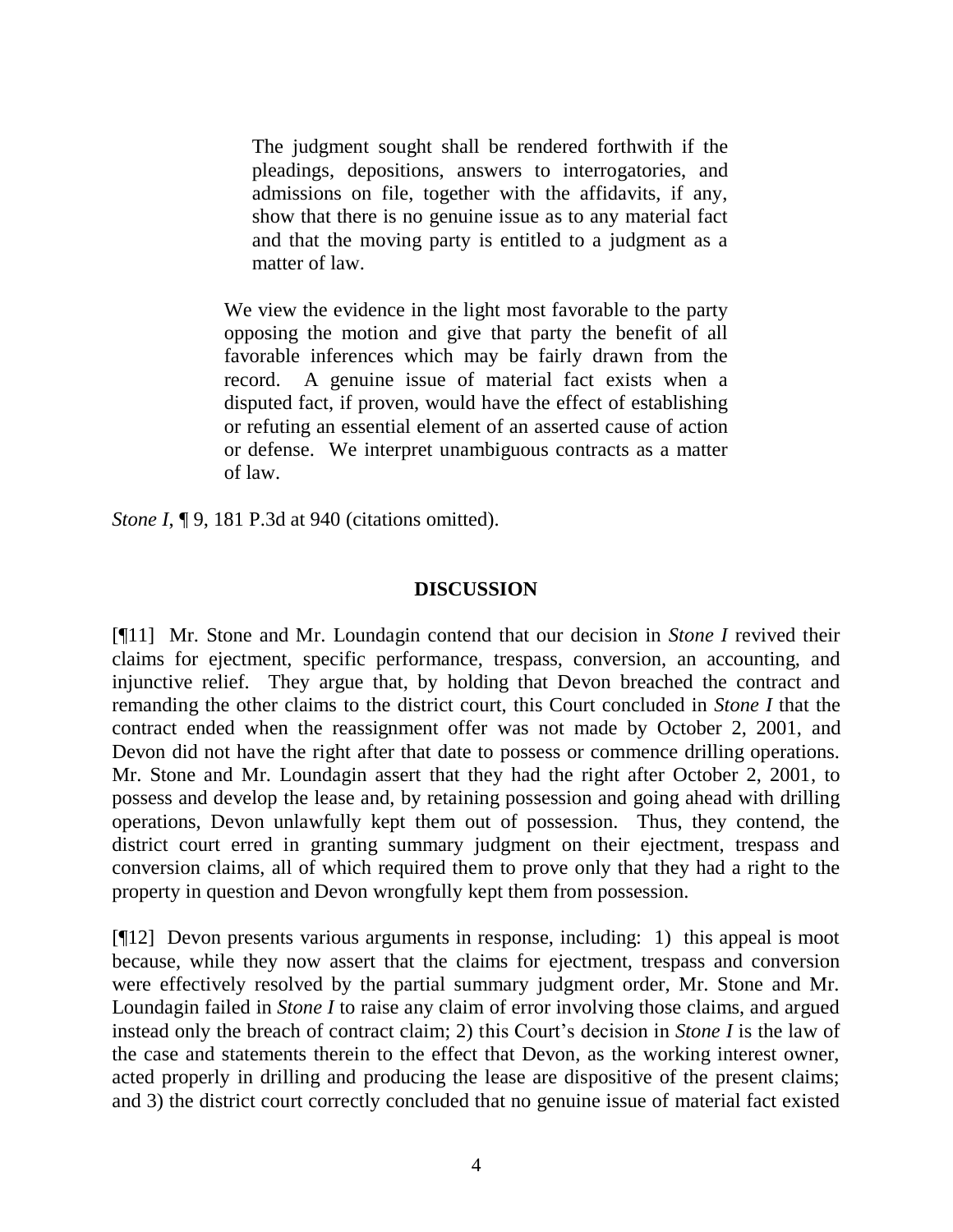on the present claims because Mr. Stone and Mr. Loundagin could not show they had the right to possession of the lease and Devon illegally possessed it.

[¶13] We conclude that the district court properly granted Devon's and Carpenter's motion for summary judgment although we arrive at that result for slightly different reasons than those advanced by the parties. *Stone I* came to this Court upon the district court's certification under Rule 54(b) that there was no just reason for delay, meaning that the summary judgment order constituted a final judgment even though it did not address all of the claims. Out of an abundance of caution, this Court remanded the case to the district court despite the certification that it constituted a final judgment because it was clear from the record before us that the summary judgment proceedings focused exclusively on the correct interpretation of the reassignment provision in the supplemental agreement. That was the only issue the parties addressed at the summary judgment hearing and it was the only issue addressed in the district court's decision letter, which stated: "Summary judgment on the issue of interpretation of the relevant portion of the lease and assignment is granted in favor of Defendants."

[¶14] It was also clear from the record before us in *Stone I* that the district court intended at the time of its decision letter for the summary judgment order to be a partial, and not a final, order. In a footnote, the district court instructed defense counsel to draft a proposed order granting "partial" summary judgment for Devon for the very reason that resolution of the contract issue might not resolve the entire matter. What was not clear from the record in *Stone I*, but is clear from the record presented in this second appeal, is that defense counsel did as instructed and sent the proposed order to counsel for Mr. Stone and Mr. Loundagin who then revised it to reflect the "finality" of the decision by taking out the word "partial" and including Rule 54(b) certification. Counsel made these revisions because in his words, "from a practical standpoint, the Judge's interpretation of paragraph 6 of the Supplemental Agreement has effectively decided this case." The district court issued the order as revised by counsel for Mr. Stone and Mr. Loundagin.<sup>3</sup>

[¶15] Thus, the record currently before this Court reflects that at the time the first summary judgment order was entered, the parties, including Mr. Stone and Mr. Loundagin, and the district court intended the order to be the final judgment. A district court's determination to certify a case under Rule 54(b) is a discretionary one, and this Court will only reverse such a determination where there is an abuse of discretion. *Wetering v. Eisele*, 682 P.2d 1055, 1059 (Wyo. 1984). Given the facts as we now know them, this Court would not have concluded the district court abused its discretion in certifying the case, even if that claim had been made in *Stone I*. The order appealed in

 $\overline{a}$ 

<sup>&</sup>lt;sup>3</sup> The district court may have issued the revised order despite having instructed defense counsel to prepare a partial summary judgment order because the parties had indicated at the summary judgment hearing that determination of the contract issue likely would assist them in resolving the remaining issues. Upon presentation of the revised order containing the Rule 54(b) certification, the district court may well have thought the parties had in fact resolved the case in its entirety.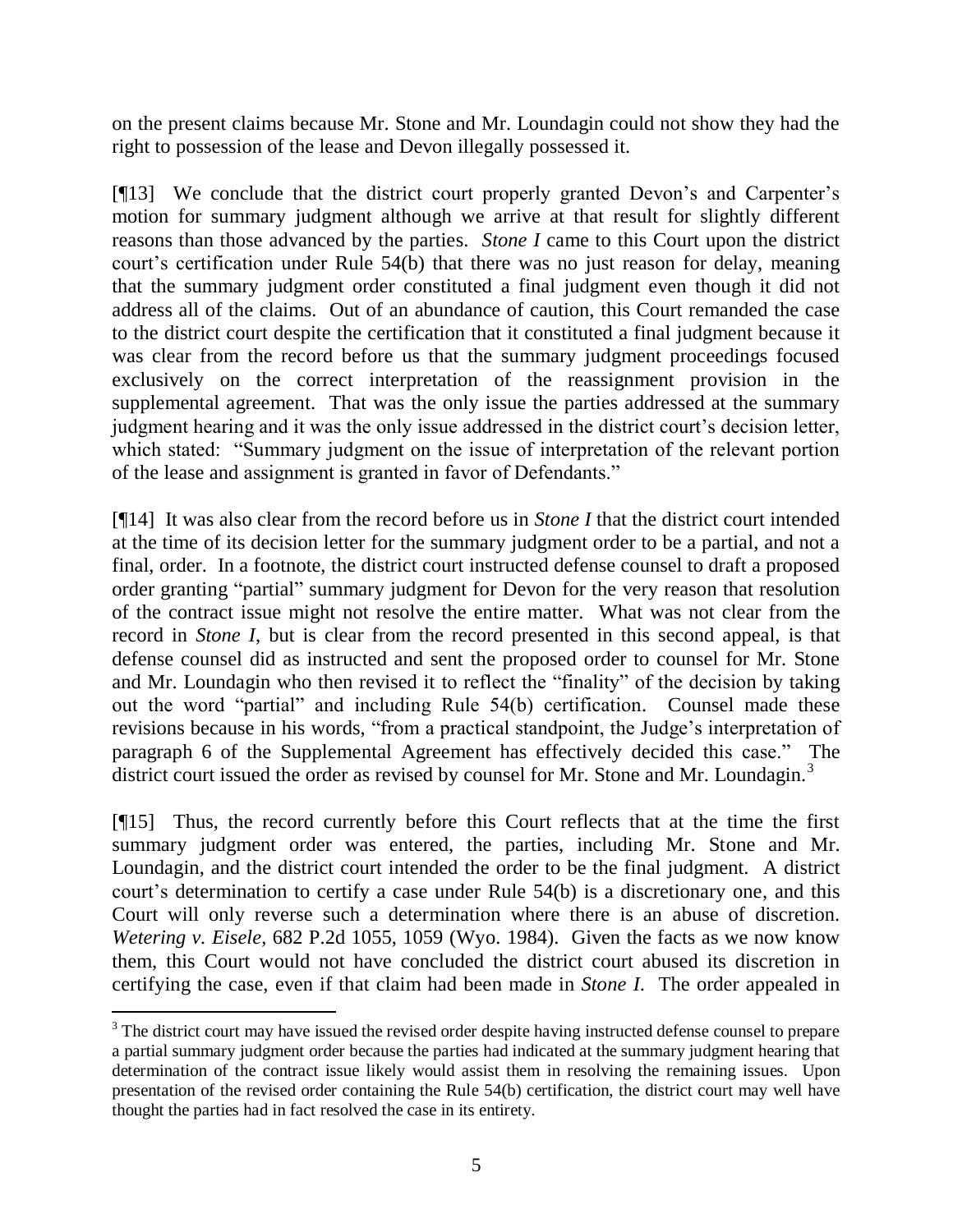*Stone I* was certified to be a final order and the remand to the district court in *Stone I* was improvident.

[¶16] Turning to the arguments Mr. Stone and Mr. Loundagin present in this second appeal, we conclude they are without merit. We held in *Stone I* that Devon breached the supplemental agreement when it did not make the reassignment offer by October 2, 2001. We further concluded, however, that the lease never terminated and Devon retained the right to drill and produce the lands subject to the lease. *Id.,* ¶¶ 24, 26, 181 P.3d at 944. The construction Mr. Stone and Mr. Loundagin give to *Stone I*, i.e., that the agreement ended upon the breach and Devon lost its right to possess and develop the lease, ignores this conclusion.

[¶17] Wyo. Stat. Ann. § 1-32-202 (LexisNexis 2009), the provision Mr. Stone and Mr. Loundagin rely upon to support their claim for ejectment, provides as follows:

> In an action to recover real property it is sufficient if the plaintiff's petition states that he has a legal estate in and is entitled to possession of the real property . . . and that the defendant unlawfully keeps him out of possession. . . .

Because under *Stone I* Devon retained the right to drill and produce the lands subject to the lease, Mr. Stone and Mr. Loundagin cannot show that they were entitled to possession of those lands or that Devon unlawfully kept them out of possession.

[¶18] Their claims for trespass and conversion fail for the same reason. A claim for trespass requires the plaintiff to show that he had the right to take immediate possession at the time of the trespass. *Skane v. Star Valley Ranch Ass'n*, 826 P.2d 266, 268 (Wyo. 1992). In an action for conversion, the plaintiff must show:

> (1) he had legal title to the converted property; (2) he either had possession of the property or the right to possess it at the time of the conversion; (3) the defendant exercised dominion over the property in a manner which denied the plaintiff his rights to use and enjoy the property; (4) in those cases where the defendants lawfully, or at least without fault, obtained possession of the property, the plaintiff made some demand for the property's return which the defendant refused; and (5) the plaintiff has suffered damage by the loss of the property.

*Johnson v. Reiger*, 2004 WY 83, ¶ 27, 93 P.3d 992, 999-1000 (Wyo. 2004). Mr. Stone and Mr. Loundagin cannot make the requisite showing to sustain their claims for trespass and conversion. They likewise cannot make the showing required to entitle them to